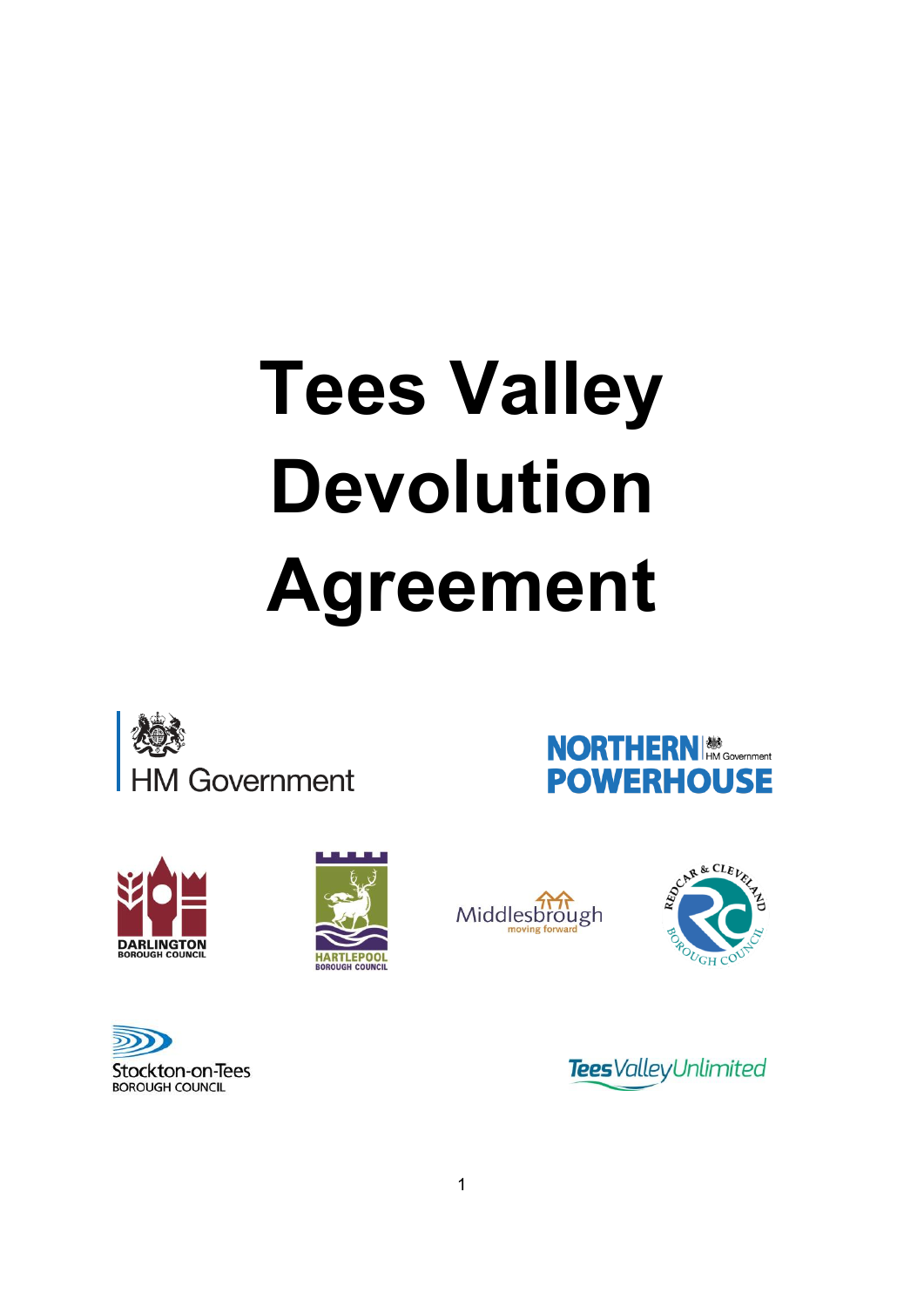**………………………………………**

**Cllr Bill Dixon** Leader, Darlington Borough Council

**……………………………………… The Rt.Hon. George Osborne**

Chancellor of the Exchequer

**……………………………………… Cllr Christopher Akers-Belcher** Leader, Hartlepool Borough Council **………………………………………**

**The Rt. Hon. Greg Clark** Secretary of State for Communities and Local Government

**………………………………………**

**Mayor Dave Budd** Mayor of Middlesbrough

**……………………………………… Lord O'Neill of Gatley**

Commercial Secretary to the Treasury

**………………………………………**

**Cllr Sue Jeffrey**

**………………………………………**

Leader, Redcar and Cleveland Council Minister for Local Growth and the Northern **James Wharton** Powerhouse

**………………………………………**

**Cllr Bob Cook** Leader, Stockton-on-Tees Borough Council

**………………………………………**

**Paul Booth OBE**

Chair, Tees Valley Unlimited Local Enterprise Partnership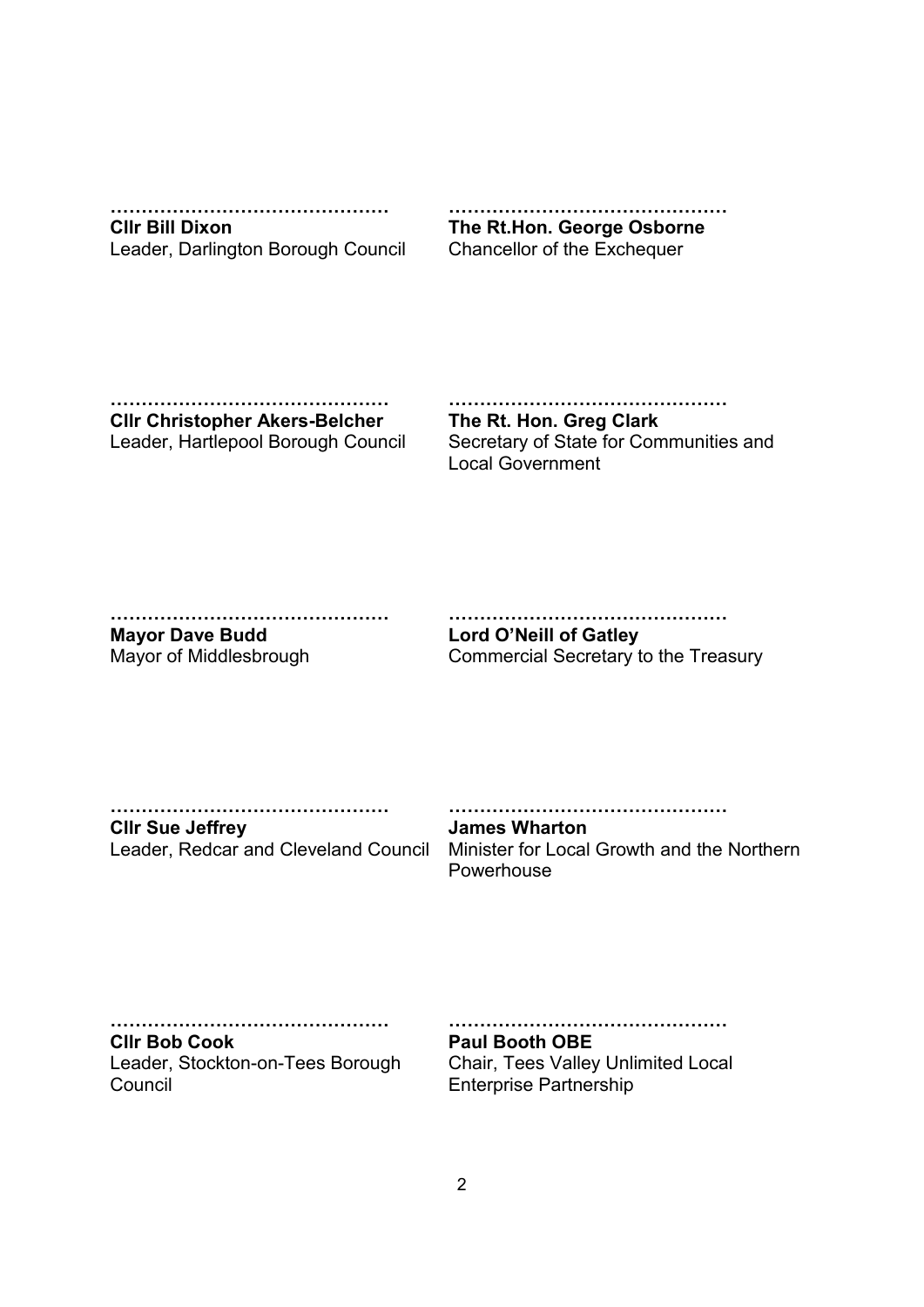# **Summary of the Devolution Deal agreed in principle by the Government and Tees Valley Shadow Combined Authority Leadership Board**

The Tees Valley Shadow Combined Authority Leadership Board and the Government have agreed in principle a radical devolution of funding powers and responsibilities. A Combined Authority will be created as soon as possible and a directly elected Mayor for Tees Valley will be established from May 2017. The Mayor will work as part of the Combined Authority subject to local democratic scrutiny, and in partnership with business, through Tees Valley Unlimited, the Local Enterprise Partnership for Tees Valley. This agreement will be conditional on the legislative process, agreement by the constituent councils, and formal endorsement by the Tees Valley Combined Authority Leadership Board (which currently exists in shadow form).

The deal provides for the transfer of significant powers for employment and skills, transport, planning and investment from central government to the Tees Valley. It paves the way for further devolution over time and for the reform of public services to be led by Tees Valley. It enables the Combined Authority to create an Investment Fund, through a 30 year initial allocation of funding for capital financing of at least £15 million a year. Tees Valley will in addition have access to the Local Growth Fund and will benefit from new Enterprise Zones, subject to the current bidding round.

In summary, a new, directly elected Mayor of Tees Valley will act as Chair to the Tees Valley Combined Authority and will exercise the following functions devolved to that Authority:

- Responsibility devolved from Government for a consolidated transport budget, with a multi-year settlement to be agreed at the Spending Review
- Creation of new Mayoral Development Corporations and leadership of a land commission to examine what publicly owned land and other key strategic sites should be vested in the development corporation.

The Tees Valley Combined Authority, working with the Mayor, will exercise the following powers devolved to it:

- To create a Tees Valley Investment Fund, bringing together funding for devolved powers and used to deliver a 30 year programme of transformational investment in the region
- Control of a new £15 million a year funding allocation over 30 years, to be included in the Tees Valley Investment Fund and invested to boost growth
- Leadership of the comprehensive review and redesign of the education, skills and employment support system in Tees Valley
- Responsibility for a devolved approach to business support from 2017, to be developed in partnership with Government.

Further powers may be agreed over time and included in future legislation.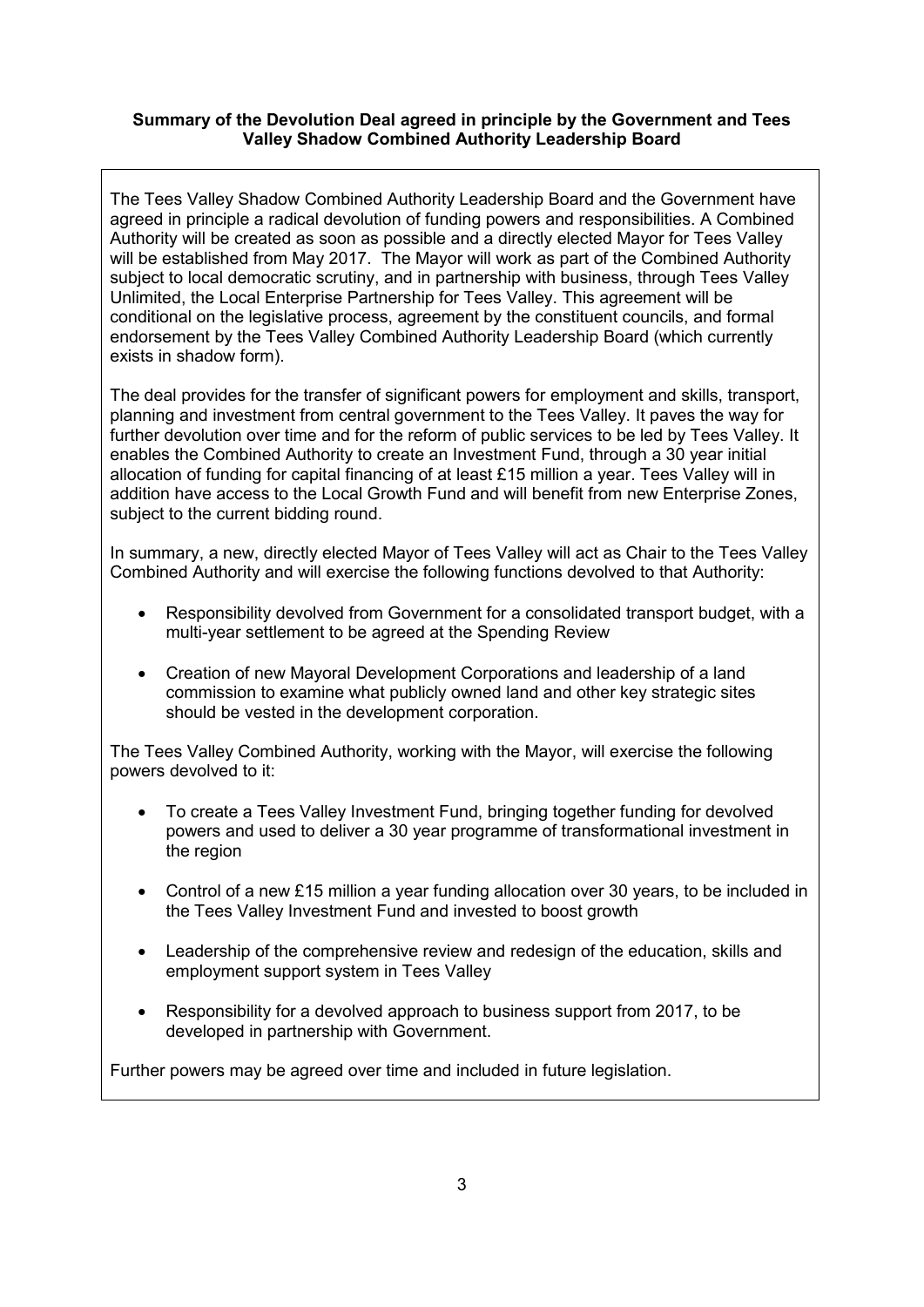#### **Governance**

- 1. The proposal for a Mayoral Combined Authority (as defined in The Cities and Local Government Devolution Bill) is subject to final formal consent of the Combined Authority, the constituent councils, agreement of ministers, and to the enactment of the necessary primary legislation (The Cities and Local Government Devolution Bill) and to parliamentary approval of the secondary legislation implementing the provisions of this agreement.
- 2. Strengthened governance is an essential pre-requisite to any further devolution of powers to any city region. Through this deal Tees Valley will introduce a directly elected city region Mayor (i.e. a Mayor covering the whole city region, not just one local authority), who, working with other leaders as part of the (still to be established) Tees Valley Combined Authority will: provide overall leadership; be directly accountable to the Tees Valley electorate and have new powers on transport, housing and planning to drive through reforms to stimulate the area's economic growth.
- 3. The Mayor will be the Chair and a Member of the Tees Valley Combined Authority and within the statutory framework for combined authority mayors, subject to the Authority's Constitution and associated procedures (to be amended in the light of the introduction of a Mayor). The powers contained in this deal document will be devolved from Government to the Mayoral Combined Authority. Working within the Constitution of the Combined Authority, the Mayor will exercise certain powers autonomously and also deliver his/her mandate as Chair of the Combined Authority. Other members of the Tees Valley Combined Authority Leadership Board (to be renamed as a Cabinet) will become portfolio leads for aspects of the Combined Authority's responsibilities, on the basis to be set out in its Constitution, and agreed with the Mayor.
- 4. The Mayor for Tees Valley will be elected by the local government electors for the areas of the constituent councils of Darlington Borough Council, Hartlepool Borough Council, Middlesbrough Borough Council, Redcar and Cleveland Borough Council and Stocktonon-Tees Borough Council. Subject to parliamentary time allowing for the passage of legislation through parliament, the first election will be held in May 2017.
- 5. Proposals for decision by the Combined Authority may be put forward by the Mayor or any Cabinet Member. All members including the Mayor will have one vote. Any questions that are to be decided by the Combined Authority are to be decided by a majority of the members present and voting, subject to that majority including the vote of the Mayor, unless otherwise set out in legislation, or specifically delegated through the Authority's **Constitution**
- 6. Recognising the Tees Valley model of governance, the Combined Authority will also be strengthened with additional powers devolved from central Government. The agreement will protect the integrity of the five existing Tees Valley Local Authorities, and continue to support strong working between the local authorities and Local Enterprise Partnership.
- 7. The directly elected Tees Valley Mayor will receive new powers over transport, housing, and planning. The Mayor would be able to exercise these powers within the structure of the Tees Valley Combined Authority, though he/she and the Tees Valley Cabinet (comprising the leaders of the five Tees Valley local authorities) will be required to be scrutinised and held to account by a new scrutiny panel to be established. The Mayor will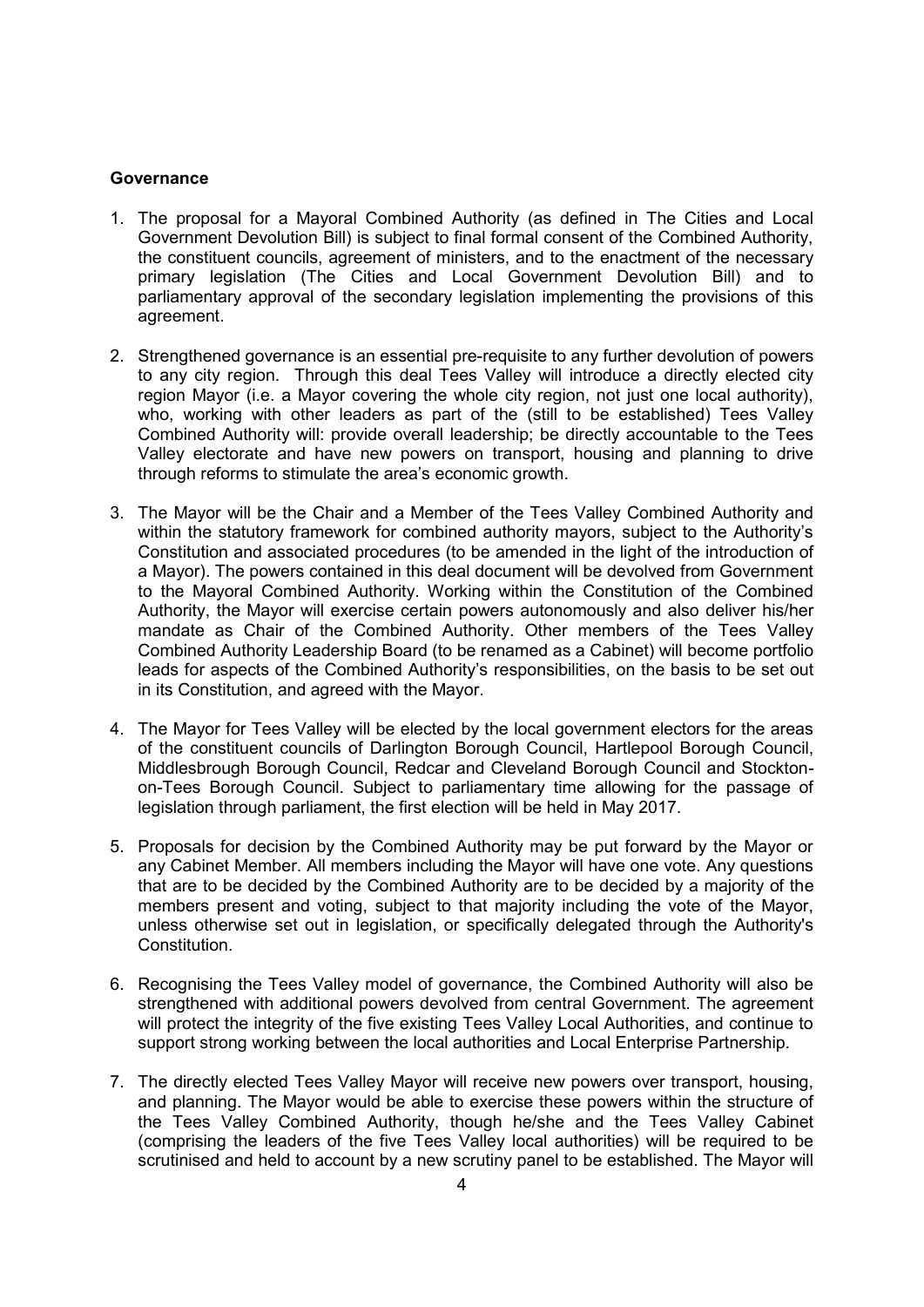also be required to consult the Tees Valley Cabinet on his/her strategies, which it may reject if three-fifths of the members agree to do so. The Tees Valley Cabinet will also examine the Mayor's spending plans and will be able to amend his/her plans, again if three-fifths of the members agree to do so.

- 8. Economic growth is a shared endeavour and is vital in delivering the Northern Powerhouse ambitions. The Mayoral Combined Authority will continue to work very closely with HM Government for the benefit of the public.
- 9. Tees Valley Combined Authority commits to work with partners across the North of England to promote opportunities for pan-Northern collaboration, including Transport for the North, to drive northern productivity and build the Northern Powerhouse.
- 10. In recognition of this strengthened governance system, the government will devolve the powers set out below to the Combined Authority to be exercised by the Tees Valley City Region Mayor.

#### **Tees Valley Investment Fund**

- 11. HM Government will work with the Tees Valley Combined Authority to agree specific funding flexibilities to a Spending Review timetable. The joint ambition will be to give Tees Valley Combined Authority an investment fund to invest in its economic growth. This fund will comprise a flexible, multi-year settlement providing the freedom to deliver its growth priorities, including the ability to re-direct funding to reflect changing priorities, whilst upholding its statutory duties. This local freedom will be over a range of budgets to be determined by Tees Valley and HM Government in the run-up to and beyond the Spending Review. HM Government expects to disburse this agreed settlement to the Tees Valley City Region annually in advance. Existing commitments that utilise this pot will need to be agreed with Tees Valley Combined Authority.
- 12. HM Government agree to allocate an additional £15m per annum of capital and revenue funding for 30 years, which will form part of and capitalise the Tees Valley Combined Authority investment fund. This is subject to the passing of five-yearly assessment gateways. Success at the gateways would depend on the outcome of an independent assessment of the economic and social benefit of business growth and infrastructure projects implemented by Tees Valley; funding would cover the period 2017-18 to 2047- 48. The Government will work collaboratively with Tees Valley on the delivery of many of these projects.
- 13. The Combined Authority and Government will pilot a scheme which will enable the Combined Authority to retain all business rate growth that would otherwise have been paid as central share to government, above an agreed baseline, for an initial period of five years, with 2015/16 forming the starting point for the baseline.

#### **European Funding**

14. The Government is committed to working with the Tees Valley Combined Authority to achieve Intermediate Body status for the European Regional Development Fund and European Social Fund. HM Government will work with Tees Valley Combined Authority to agree how to delegate powers to select projects on the basis of strategic fit with operational programmes and local conditions. This will allow the Tees Valley to integrate and align investments with other aspects of the devolution deal, to select projects for investment, to improve performance and maximise economic impact.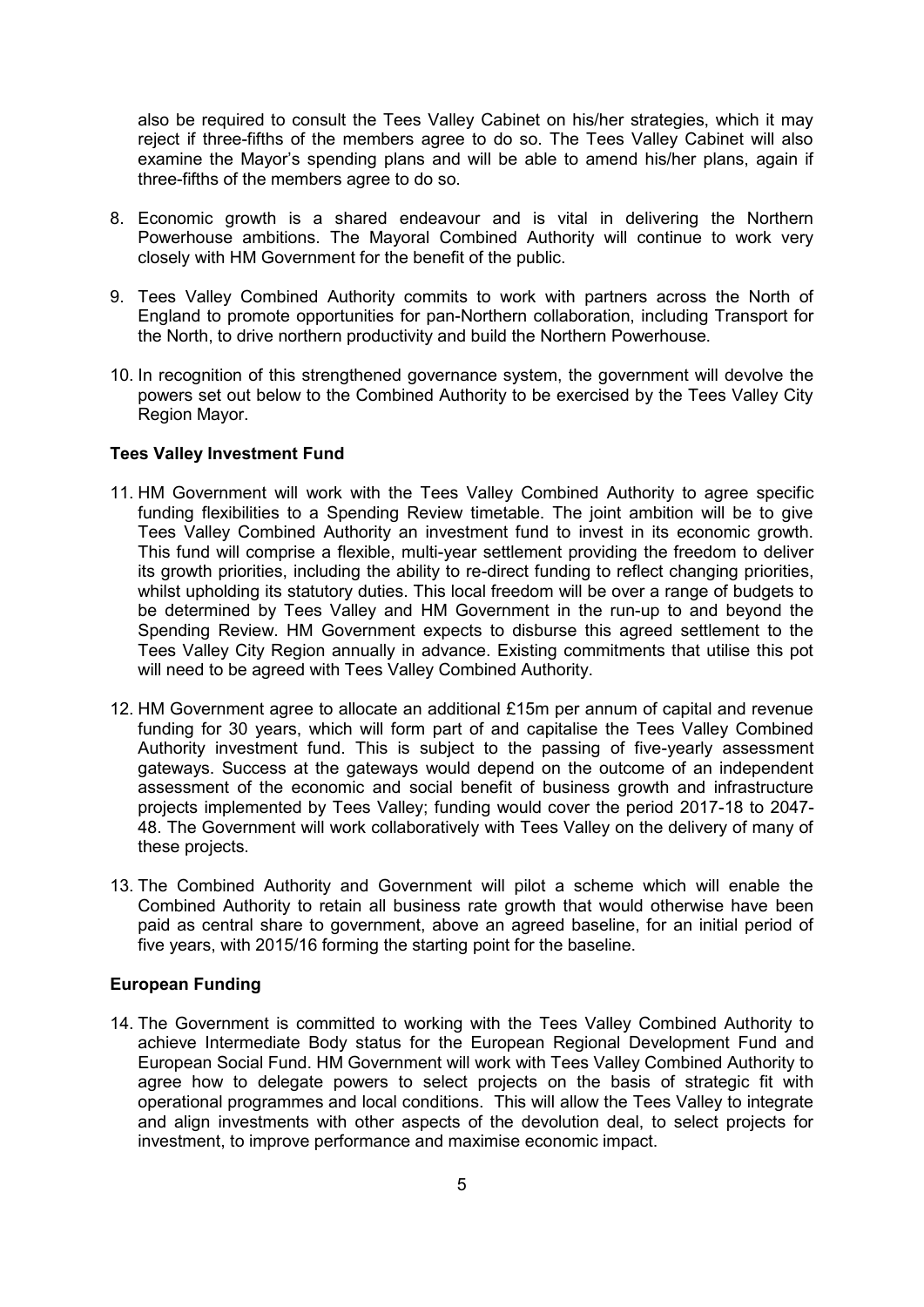### **Planning and Housing**

- 15. Government will give the Mayor of Tees Valley and the Tees Valley Combined Authority the power to create democratically controlled Mayoral Development Corporations as envisaged by the Cities and Local Government Devolution Bill. This new corporation will seek to prioritise economic development and housing on under-developed land within the Tees Valley. Government and Tees Valley will establish a land commission to examine what publicly owned land and other key strategic sites could be vested in the development corporation. HM Government will work with Tees Valley local authorities to explore what additional planning powers and responsibilities would support their development ambitions. Increases in the value of the land as a result of the work of the development corporation will be reinvested in the corporation to deliver new schemes.
- 16. Government will continue to explore the devolution of housing financial transaction funding with Tees Valley.

## **Transport**

- 17. The Government recognises that Tees Valley have identified a number of key strategic transport schemes seen as essential to facilitate growth in the Tees Valley. Transport for the North (TfN) was established to enable the region to collectively identify the key strategic transport interventions that could help to forge a single Northern economic area and support economic growth. Government welcomes Tees Valley's participation in Transport for the North. As one of the new members of TfN, the Tees Valley has only recently started to participate in the workstreams established by TfN to identify strategic transport interventions. Working with TfN and Rail North, the government has committed to facilitate the Tees Valley partners as they further develop proposals in conjunction with Highways England and Network Rail to ensure their key strategic infrastructure projects will be considered as part of the development of the Northern Transport Strategy. These priorities include:
	- Enhancements to the A19 corridor and the requirement for an additional Tees River crossing
	- Darlington station to be HS2 ready and improve the rail gateway into and across the Tees Valley
	- Delivery of improved east west road connectivity from the A1 to the international gateway at Teesport
	- Electrification of the Northallerton to Teesport rail line to improve connectivity for business and passengers.
- 18. The Tees Valley clearly has ambitions to continue to strengthen the bus network and indeed the relationship and influence it has with local bus operators. The Government is currently developing a number of policies that will form part of the buses bill to be shortly laid before Parliament and this will set out a range of new mechanisms and opportunities for local areas to influence bus services. The Government looks forward to discussing a franchising model or other appropriate mechanism(s) with Tees Valley as they are finalised in the coming months.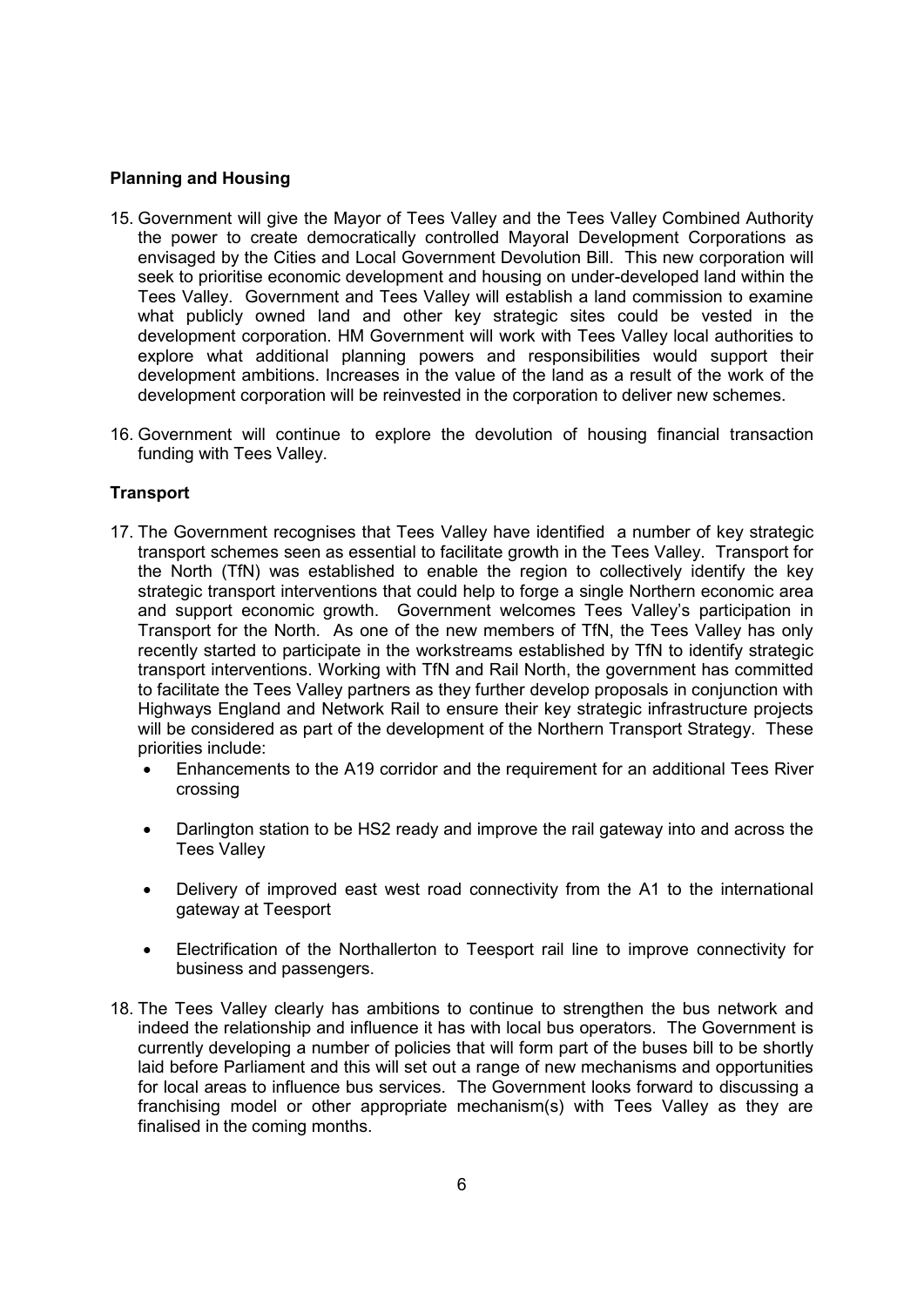19. The Government will pool and devolve relevant central funding for local transport to Tees Valley and provide a multi-year transport settlement at the next Spending Review, as part of the single capital pot to be devolved to the directly elected Mayor of the Tees Valley Combined Authority. This settlement will be on the same basis as capital and resource settlements given to Government departments at that time.

## **Business support**

- 20. Working within the scope of existing contracts (2015/16 and 2016/17), Government will work with Tees Valley to align the Business Growth Service and other national services with local business support through its Growth Hub, to give businesses a joined-up, simplified service that meets their needs. Government will work with Tees Valley to develop a devolved approach to the delivery of business support from 2017 onwards. What is ultimately devolved will reflect the decisions taken in the next spending review on the shape of – and level of spending on – business support schemes.
- 21. An export plan will be agreed between Tees Valley and UK Trade and Investment (UKTI) which will allow Tees Valley flexibility (being tailored to meet local requirements). UKTI will also work with Tees Valley to ensure UKTI services are integrated into overall business support within Tees Valley with sharing of customer data and common marketing. Ringfenced resource remains subject to departmental budget changes.
- 22. HM Revenue and Customs (HMRC), as the UK customs authority, is committed to supporting economic growth through the provision of efficient, simple and transparent customs facilitations and procedures to existing and new customers. HMRC is happy to support Tees Valley Combined Authority to identify the best options for local businesses, discuss application criteria and processes, and provide guidance on where to find detailed information.
- 23. The Government will work with Tees Valley Combined Authority to mitigate the impact of significant industrial closures on the local economy, particularly in SSI's suspension of production. This will be the subject of future work to develop an appropriate economic recovery plan.
- 24. The Government will prioritise Tees Valley for Smart Specialisation Advisory Hub and/or Innovate UK innovation workshops. These will help Tees Valley identify their existing and potential innovation strengths in response to identified needs. Such activity is also likely to support any future application to participate in a Science and Innovation Audit.
- 25. The Government will support an annual inward investment event to be held in Tees Valley. UKTI Investment Group will agree with Tees Valley the details of a joint business investment event in 2016.

# **Education, Skills and employment**

- 26. The Government will enable local commissioning of outcomes to be achieved from the 19+ adult skills budget starting in academic year 2016/17; and will fully devolve budgets to Tees Valley Combined Authority from academic year 2018/19 (subject to readiness conditions). These arrangements do not cover apprenticeships.
- 27. Devolution will proceed in three stages, across the next three academic years:
	- a. Starting now, the Tees Valley Combined Authority will begin to prepare for local commissioning. It will develop a series of outcome agreements with providers about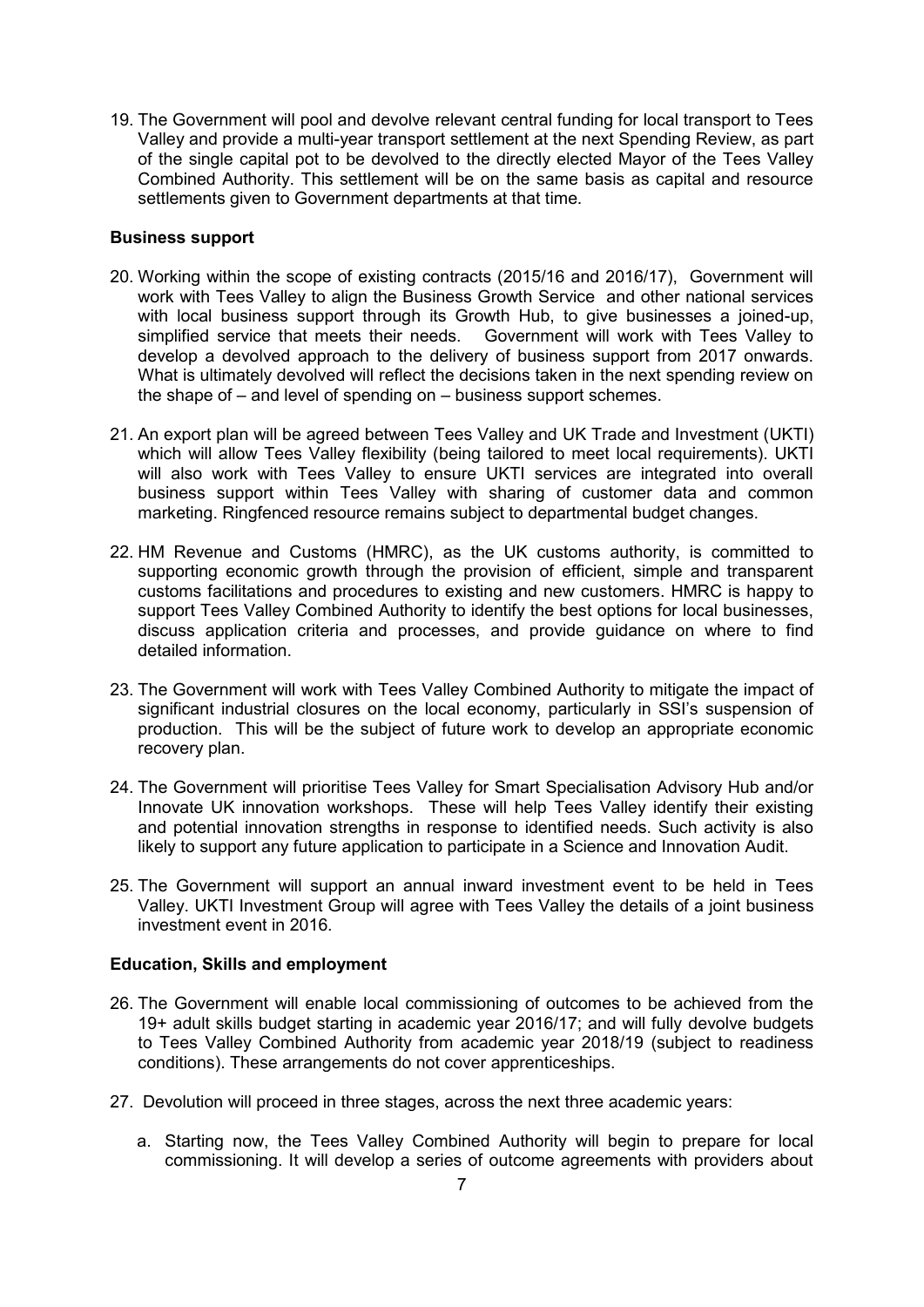what should be delivered in return for allocations in the 2016/17 academic year. This will replace the current system of funding by qualifications as providers will receive their total 19+ skills funding as a single block allocation. This new arrangement will allow the Tees Valley Combined Authority to agree with providers the mix and balance of provision that will be delivered in return for the block funding, and to define how success will be assessed.

- b. For the 2017/18 academic year, and following the area review, Government will work with the Tees Valley Combined Authority to vary the block grant allocations made to providers, within an agreed framework.
- c. From 2018/19, there will be full devolution of funding. The Tees Valley Combined Authority will be responsible for allocations to providers and the outcomes to be achieved, consistent with statutory entitlements. Government will not seek to second guess these decisions, but it will set proportionate requirements about outcome information to be collected in order to allow students to make informed choices. A funding formula for calculating the size of the grant to local / combined authorities will need to take into account a range of demographic, educational and labour market factors.
- 28. The readiness conditions for full devolution are that:
	- a. Parliament has legislated to enable transfer to local authorities of the current statutory duties on the Secretary of State to secure appropriate facilities for further education for adults from this budget and for provision to be free in certain circumstances.
	- b. Completion of the Area Review process leading to a sustainable provider base.
	- c. After the area-reviews are complete, agreed arrangements are in place between central government and the combined authority to ensure that devolved funding decisions take account of the need to maintain a sustainable and financially viable 16+ provider base.
	- d. Clear principles and arrangements have been agreed between central government and the Combined Authority for sharing financial risk and managing failure of 16+ providers, reflecting the balance of devolved and national interest and protecting the taxpayer from unnecessary expenditure and liabilities.
	- e. Learner protection and minimum standards arrangements are agreed.
	- f. Funding and provider management arrangements, including securing financial assurance, are agreed in a way that minimises costs and maximises consistency and transparency.
- 29. Government, including the Department for Education, the Department for Work and Pensions and the Department for Business, Innovation and Skills will work with the Tees Valley Education, Skills and Employability Board to transform standards in education and skills through the delivery of City Region and national responsibilities and priorities.
- 30. Government will provide advice to support Tees Valley in their work to secure more apprenticeship places with employers, particularly among Small and Medium Enterprises and also drive up demand from individuals looking for apprentice jobs.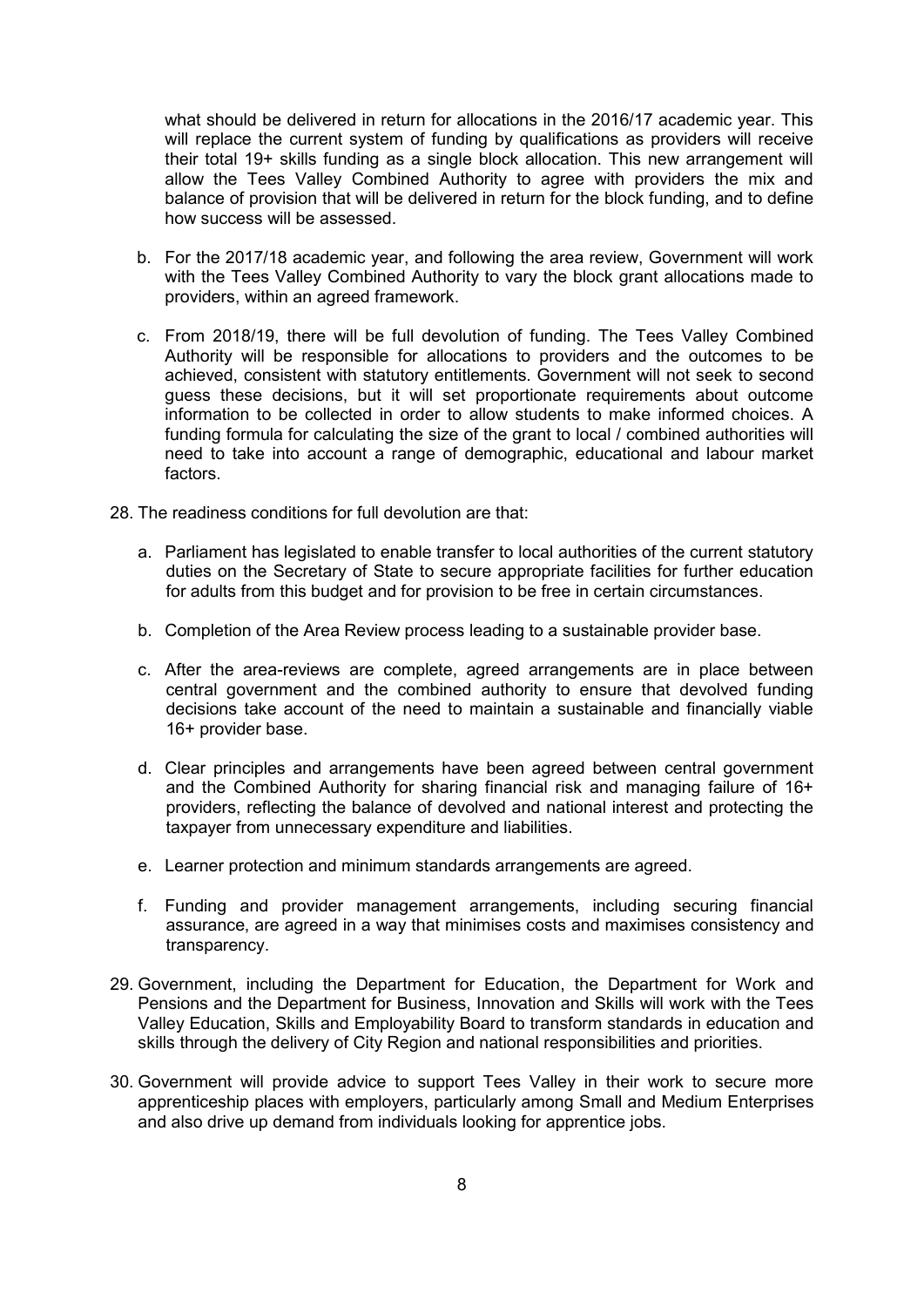31. To help tackle long-term unemployment in Tees Valley, the Government will work with Tees Valley Combined Authority to agree how local and national provision could be coordinated. Tees Valley Combined Authority will work with DWP to co-design the future employment support, from April 2017, for harder-to-help claimants, many of whom are currently referred to the Work Programme and Work Choice.

## **Energy and climate change**

- 32. The Government is committed to working with Tees Valley to explore how it can continue to develop its industrial carbon capture and storage (CCS) proposals towards deployment of this infrastructure for its industrial sites in the 2020s.
- 33. HM Government will work with Tees Valley to understand the challenges associated with connecting to the local electricity network.
- 34. Government will continue to make clear that it welcomes new nuclear investment in Hartlepool as one of the potential sites listed in the Nuclear National Policy Statement.

## **Culture**

35. Recognising the considerable cultural and historic assets within Tees Valley, Government will work with Tees Valley and Arts Council England to examine how Arts Council England funding could support Tees Valley's economic growth through culture.

## **Evaluation and economic assessment**

- 36. Tees Valley will be required to put in place a programme of evaluation, agreed at the outset with the Cities and Local Growth Unit. This will include gateway assessments for the Tees Valley Investment Fund. Tees Valley and the Cities and Local Growth Unit will jointly commission an independent assessment of the economic benefits as well as the social and economic impacts of the investments made under the Investment Fund, including whether the projects have been delivered on time and to budget. This assessment will be funded by Tees Valley, but agreed at the outset with the Cities and Local Growth Unit and HMT, and will take place every five years.
- 37. The next five year tranche of funding will be unlocked if the Cities and Local Growth Unit and HMT are satisfied that the independent assessment shows the investment to have met the objectives and contributed to national growth; the gateway assessment should be consistent with the HMT Green Book, which sets out the framework for evaluation of all policies and programmes, and where relevant with the more detailed transport costbenefit analysis guidance issued by the Department for Transport (DfT). The assessment should also take into account the latest developments in economic evaluation methodology.
- 38. The government would expect the assessment to show the activity funded through the Tees Valley Investment Fund represents better value for money than comparable projects, defined in terms of a Benefit to Cost ratio; evaluation of the impact of the devolution agreement, including the new governance arrangements. This could take the form of, for example, Randomised Control Trials for the different policy interventions.
- 39. Tees Valley will agree with HMT and the Cities and Local Growth Unit and confirm with government its plans for this evaluation, with the first review to be completed in 2021-22.

#### **Next steps**